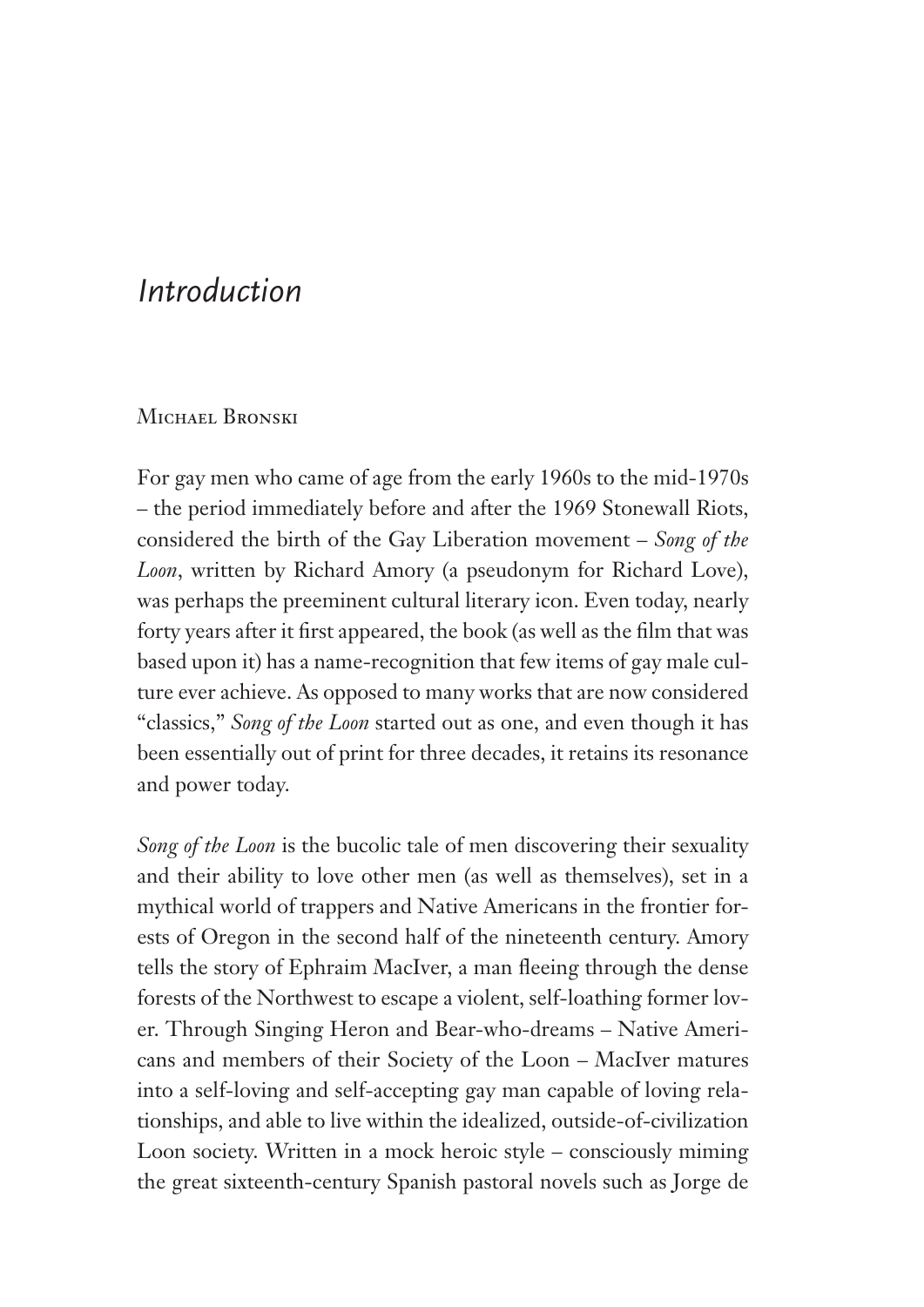Montemayor's *Los Siete Libros de la Diana* or Gaspar Gil Polo's *Diana Enamorada* (which was a continuation of Montemayor's earlier book), Amory was precise in naming the inspirations for his work – the original subtitle notes that it is "a gay pastoral in five books and an interlude" and an author's note explicitly states that, especially in the instance of his imagined Native Americans, he has "taken very European characters … [and] painted them a gay aesthetic red and transplanted them into the American wilderness." *Song of the Loon* was a first: a paperback original soft-core porn novel – more accurately labeled, by today's standards, erotica rather than porn – that didn't merely have literary aspirations; it had actual literary merit.

Even Greenleaf Classics, a publisher not known for its literary impulses, emphasized the novel's high-tone qualities in the jacket copy and described the book as "a mystical blend of elements from Hudson's *Green Mansions*, J. F. Cooper's *Leatherstocking Tales*, and the works of Jean Genet." Forgetting the fact that there is only a vague kernel of truth in this description (there is little of Hudson's late-Victorian sentimentality here, and almost none of Genet's harsh vision of anguished salvation), the reality is that Richard Amory wrote a completely original and dazzling novel that marked a turning point in the evolution of gay literature. But *Song of the Loon* was more than simply literature; it was a cultural milestone as well.

The book was released in 1966, and almost immediately took on a mythic stature in gay male circles. Its publisher, Greenleaf Classics, was based in San Diego, and specialized in paperback original, soft-core heterosexual and homosexual porn. *Song of the Loon* found a willing and receptive audience the moment it was published; it was so popular that in 1967 Richard Amory wrote a sequel, *Song of Aaron*, also published by Greenleaf*.* It is clear that the author and publisher planned to create a *Loon* trilogy at the time, since the title page of *Song of Aaron* labels it "book two" of "the Loon Songs trilogy." In publishing, popularity breeds productivity, and Greenleaf understood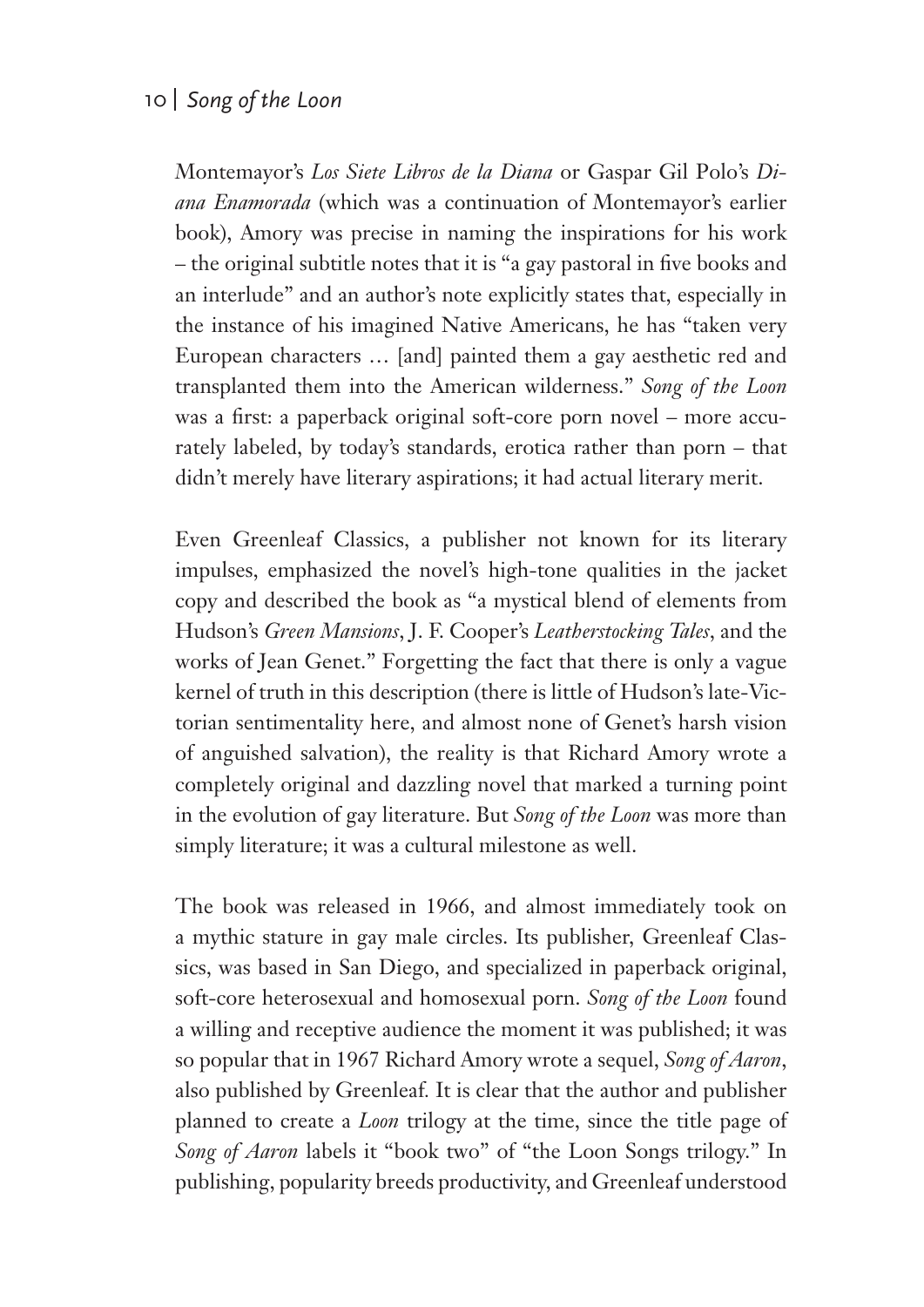both the ever-expanding reputation as well as sales potential of *Song of the Loon*. The cover of *Song of Aaron* touts it as "[t]his generation's most eagerly awaited book … the spectacular sequel to the best selling underground sensation … *Song of the Loon*." The following year, *Listen, the Loon Sings...* appeared, described on its cover as the "final volume of the sensational Loon Songs trilogy."

Later editions of *Song* make the claim on their cover of "over 100,000 copies sold"; while one should always be wary of sales figures from publishers, it is possible – given Greenleaf's print runs and distribution networks – that sales of the trilogy itself may have reached these proportions. While the exact figures for Greenleaf's print runs and sales are unavailable, we do know that the *Loon* books were so popular that in 1968 Greenleaf published *Fruit of the Loon*, a silly, occasionally amusing parody of the *Loon* books. "Ricardo Armory" is listed as the author of *Fruit of the Loon*, but that is simply part of the parody; Richard Amory had no connection to either its conceptualization or authorship. If the burlesque of *Fruit of the Loon* is a clear nod to the commercial and cultural success of the original books, even more so is the 1970 film version of *Song of the Loon*. Directed by Andrew Herbert, it was the first independently produced, non-pornographic gay male feature to be granted mainstream theatrical release. While it never played top-rung venues, the film – which featured soft-core nudity and displays of affection between its male characters – was booked into theaters in many large American cities and found audiences eager to see how the beloved novel played on the screen.

In the current age of *Will and Grace*, *Queer Eye for the Straight Guy*, and the casual appearance of homosexuality in major Hollywood films, it may be difficult to understand the impact and the importance of *Song of the Loon* not only on gay male culture but on mainstream American culture as well. Richard Amory wrote the book at a vital, and fascinating, moment in twentieth-century American gay history. Not only did this culture affect the writing and the reception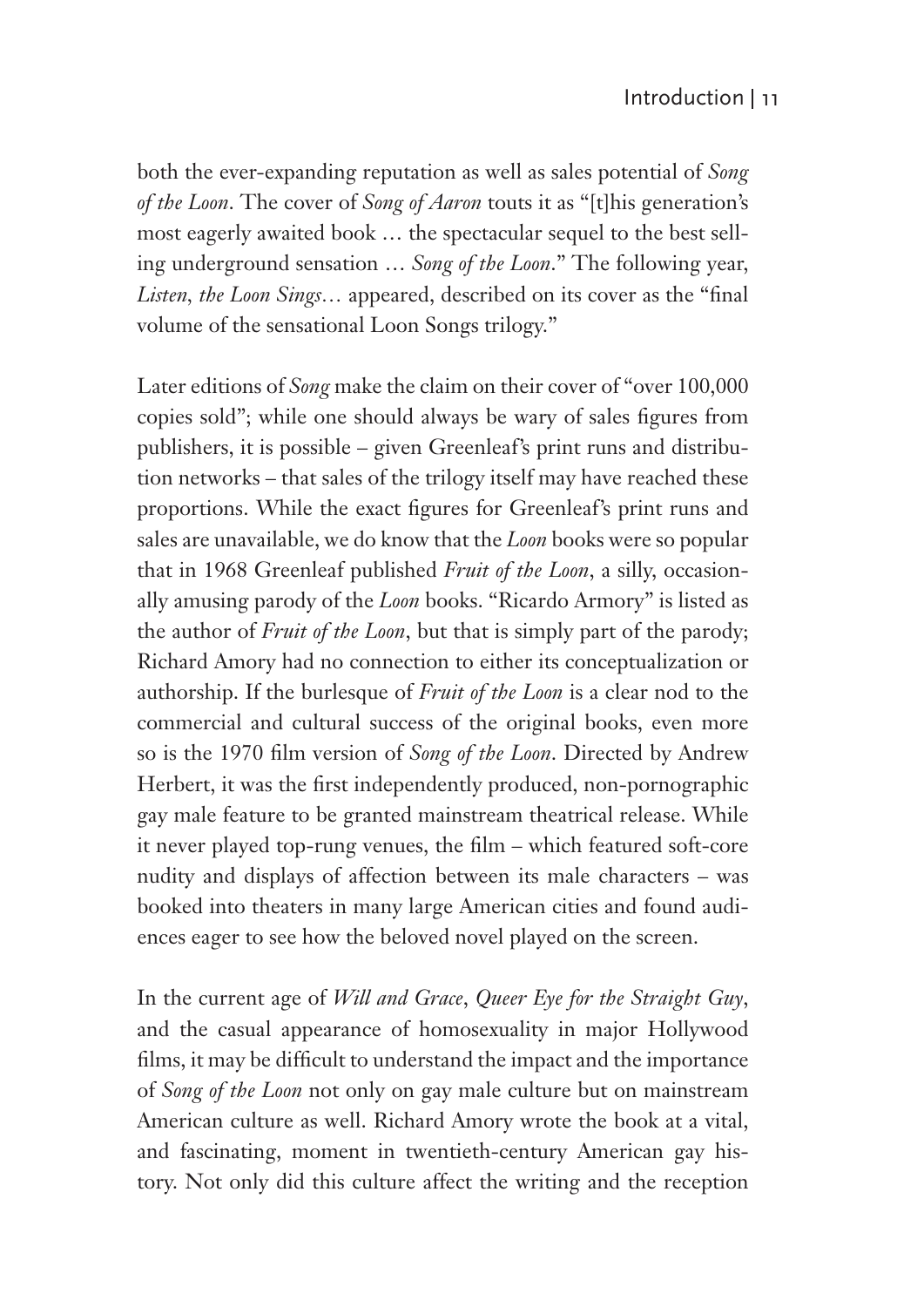of *Song of the Loon,* the book itself signaled an important shift in a new emerging sense of identity for gay men and their communities in the U.S.

The publication of *Song of the Loon* in 1966 places it firmly at the end of the time period that might be thought of as the first wave of the U.S. gay rights movement. This era began in 1950 when Harry Hay, along with a small group of other men, founded the Mattachine Society, the first major U.S. organization that had as its goal the promotion of justice and equality for homosexuals. During this time, other groups sprang up across the U.S. – Daughters of Bilitis (DOB), Society for Individual Rights (SIR), the Janus Society, among others – which are generally referred to under the umbrella term "homophile." These homophile years essentially ended with the Stonewall Riots in New York's Greenwich Village in June of 1969, giving birth to the modern Gay Liberation movement. With the formation of the Gay Liberation Front (GLF) – a radical political group that took its cues from the new left and other political movements such as the Woman's Liberation Front, the Black Power movement, and the Vietnamese National Liberation Front – the assimilationist politics of the homophile groups were seen by many new gay activists as "old-fashioned" and even self-loathing. The universal cry of the Gay Liberation movement, "Gay is Good," was used as a baseline for how to judge activist politics, personal politics, and all forms of culture.

Historians often make a sharp distinction between the homophile organizations and the Gay Liberation activists, and to a degree, a decisive political break did occur in that summer of 1969. But such historical moments never occur unheralded, without some specters of oncoming change. Indeed, the maxim "Gay is Good" was coined and first used by Mattachine Society activist Frank Kammeny in 1968, an update of "Homosexuality is Good," a phrase he used in a noted 1964 speech. While the Stonewall Riots were a clear result of many late 1960s influences – the direct-action tactics of radical political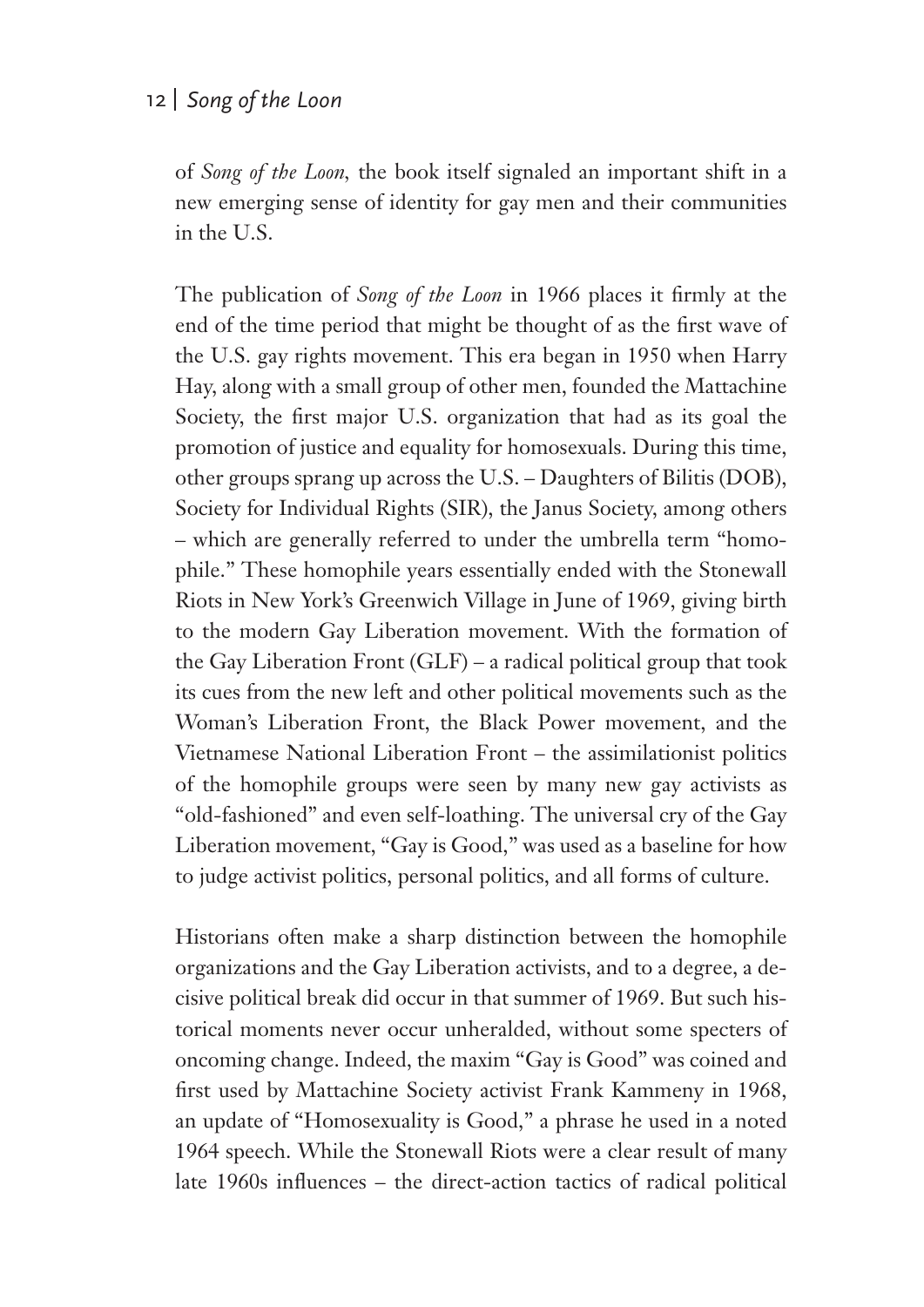groups; the active, rambunctious summer street culture in New York City; the prevalent cultural mind-set of "drugs, sex, and rock and roll"– there is little doubt that its beginnings were also present in some manifestations of homophile politics. I've dwelt on this historical moment at some length here because it completely, and deftly, illustrates the political and social importance of *Song of the Loon*.

Literary critic David Bergman, in his excellent essay "The Cultural Work of Sixties Gay Pulp Fiction,"1 makes the case that the sexual politics of *Song of the Loon* fall outside of the accepted demarcation line between pre- and post-Stonewall gay sensibility. The overt message of Amory's novel is that only by loving oneself – essentially accepting the fact that "gay is good"– can one ever love other people and be at peace with the world. This was, indeed, the salient message of Gay Liberation. And Richard Amory's genius in the *Loon* novels is that he brought that message (albeit, already articulated by Frank Kammeny to a very small group of politicized homosexuals) to the gay masses – a message they wanted and needed. That he did this years before the Gay Liberation movement began is remarkable and a tribute to the power of art and the imagination.

But *Song of the Loon* did not spring fully formed out of Richard Amory's head, and while the social and political context in which it was written is important, so is the cultural context. Just as there is a perception – a myth, really – that politics before Stonewall was only concerned with adhering to heterosexual social norms, and that post-Stonewall life was all about liberation, there is also a widespread and deeply held-to myth that all gay fiction written before Stonewall was embroiled with self-hatred and ended in suicide, and that post-Stonewall literature is a constant affirmation of the radiance of gay life and gay love.

<sup>&</sup>lt;sup>1</sup> From *The Queer Sixties*. Patricia Juliana Smith, ed. New York: Routledge, 1999.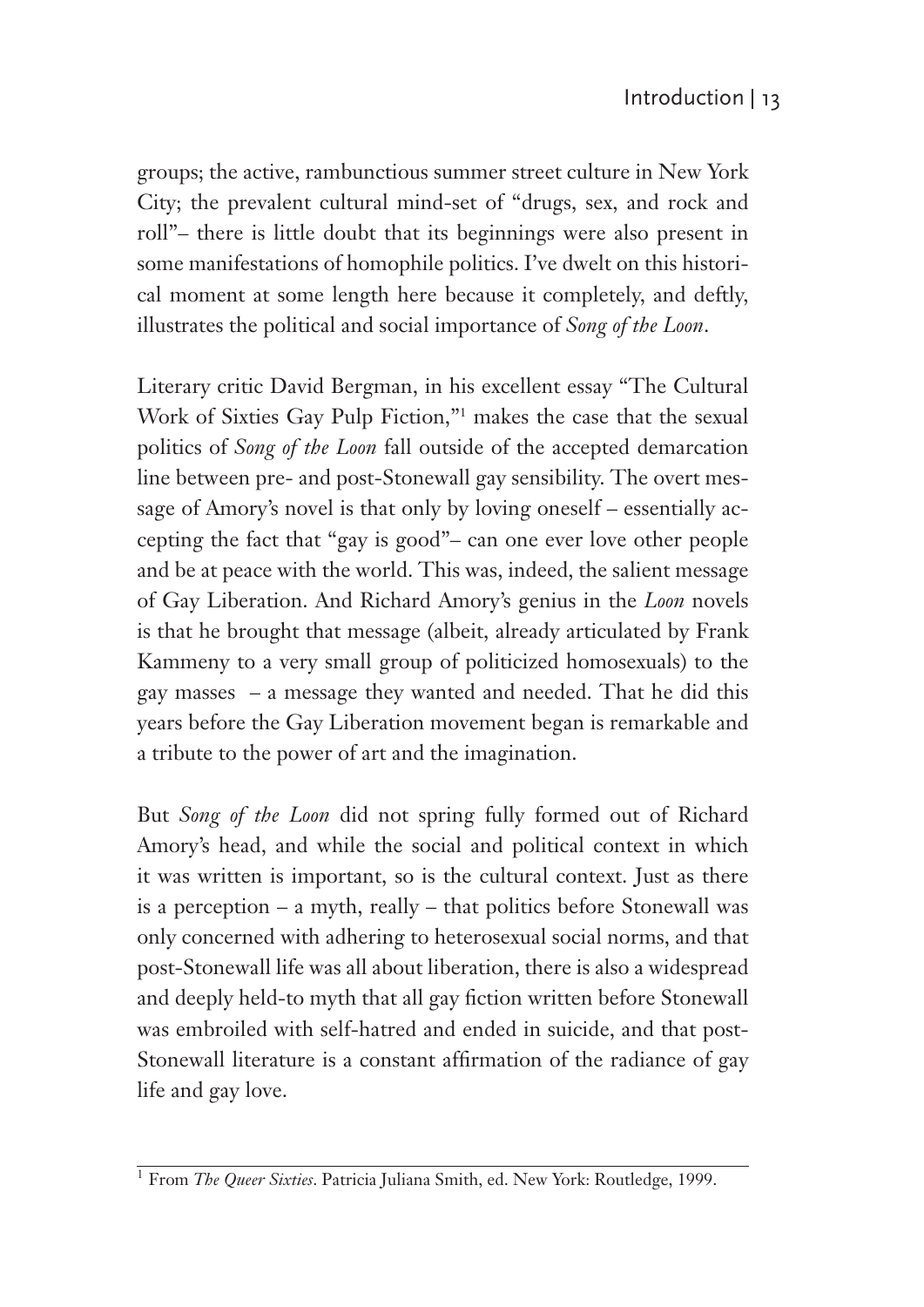As with all cultural myths, this is not completely accurate. There is a rich body of American gay male literature that emerged in the post war years. As I illustrate in my anthology *Pulp Friction: Uncovering the Golden Age of Gay Male Pulps*, 2 there were probably close to 300 hardcover novels with central gay male characters and themes published between 1945 and 1969. (The appendix to *Pulp Friction* lists 260 titles, and I am still discovering more.) Many of these clothbound titles – on the whole, serious literary works – found a second life in paperback, often with the flamboyantly garish covers that we associate with gay pulp fiction. And along with these books there was a rapidly growing book industry for paperback originals – usually marketed with exploitative or heavily suggestive titles or cover art – that were being published by a host of small, but quickly expanding companies such as Greenleaf, Publisher's Export Co., and Guild Press. While these publishers were not interested in quality literary fiction – indeed, they were almost entirely concerned with acquiring, printing, and then publishing as many titles as the market could bear – they often did attract talented writers who, for various reasons – including overly sexually explicit content or lack of knowledge or contacts in the mainstream publishing world – would not be able to find other publishing venues. So from where did Song of the Loon spring? How does it fit into this nexus of gay-themed publishing at the time?

There is no doubt that there was a popular mainstream literary culture in the 1950s and 1960s that allowed for, and even at times promoted, decisively gay-themed novels. There are novels in the 1940s and 1950s that took on daring, provocative gay themes and found a readership: Richard Brooks's *The Brick Foxhole* (1945) gave a startling critique of how American masculinity led to violent homophobia (and racism); Thomas Hal Phillips' *The Bitterweed Path* (1949) looked

<sup>2</sup> Bronski, Michael. *Pulp Friction: Uncovering the Golden Age of Gay Male Pulps*. New York: St. Martin's Griffin, 2003.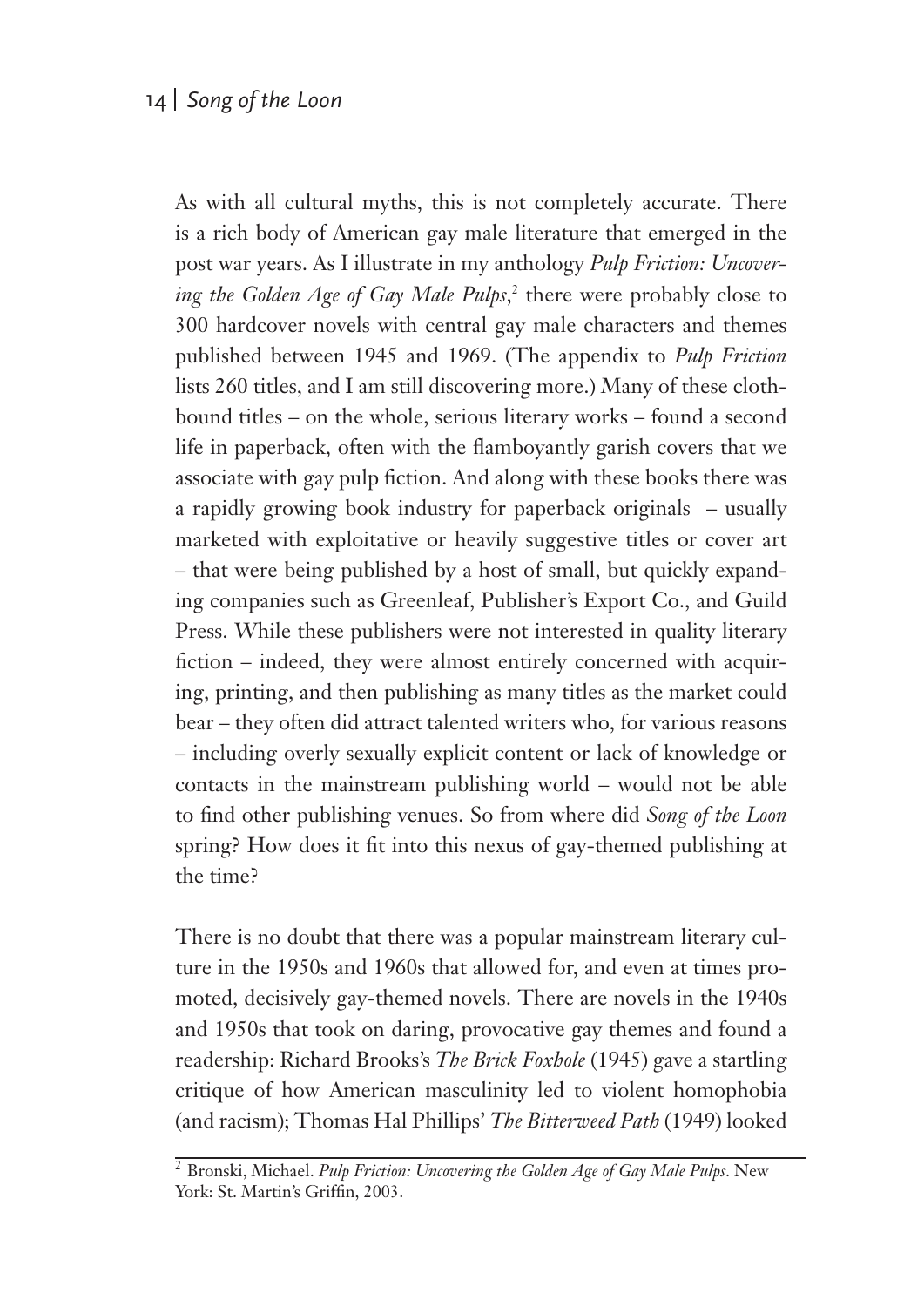at a complicated erotic relationship between a father and son and a third man; Paul Goodman's *Parents Day* (1951) examined the relationship of a married man with a student at a private school; Gerald Tesch's *Never the Same Again* (1956) was a sympathetic account of an affair between a thirteen-year-old boy and a thirty-year-old man; and Lonnie Coleman's *Sam* (1959) observed the problem of a middleaged gay professional man looking for love in New York. Even in the 1950s, Americans could read more sexually explicit gay-themed material. Allen Ginsberg's groundbreaking poem *Howl* was published (along with other works) in 1956; *Chicago Review* published portions of William Burroughs' *Naked Lunch* in 1959; John Rechy's *City of Night* was a bestseller in 1963, the year that the English translation of Jean Genet's *Our Lady of the Flowers* become a cult novel for the intelligentsia; and in 1964, Hubert Selby's *Last Exit to Brooklyn* became a literary *cause célèbre*.

At the same time as mainstream publishing was promoting – and in some cases, such as Selby's *Last Exit*, possibly even exploiting – gay male themes, the smaller, paperback original companies were promoting something of a revolution. While many of these companies had been releasing heterosexual-themed books since 1963 or 1964, titles with gay content were relatively few until 1966. Guild Press, based in Washington, D.C., published two books by Alexander Goodman – *The Soft Spot* in 1964, and *A Sliver of Flesh* in 1965 – but for the most part, it wasn't until two years later that gay male-themed books fl ooded the market, including *Song of the Loon*.

The co-existence of these two very different publishing markets raises an interesting question: could Richard Amory have published *Song of the Loon* with a more mainstream publisher? Amory's novel is so much a part of the fabric and history of gay pulp publishing that it is difficult to think of it as anything other than what it is. On the face of it – given the overt sexual content of the novel – a chance at mainstream publishing seems unlikely. Yet, when examined more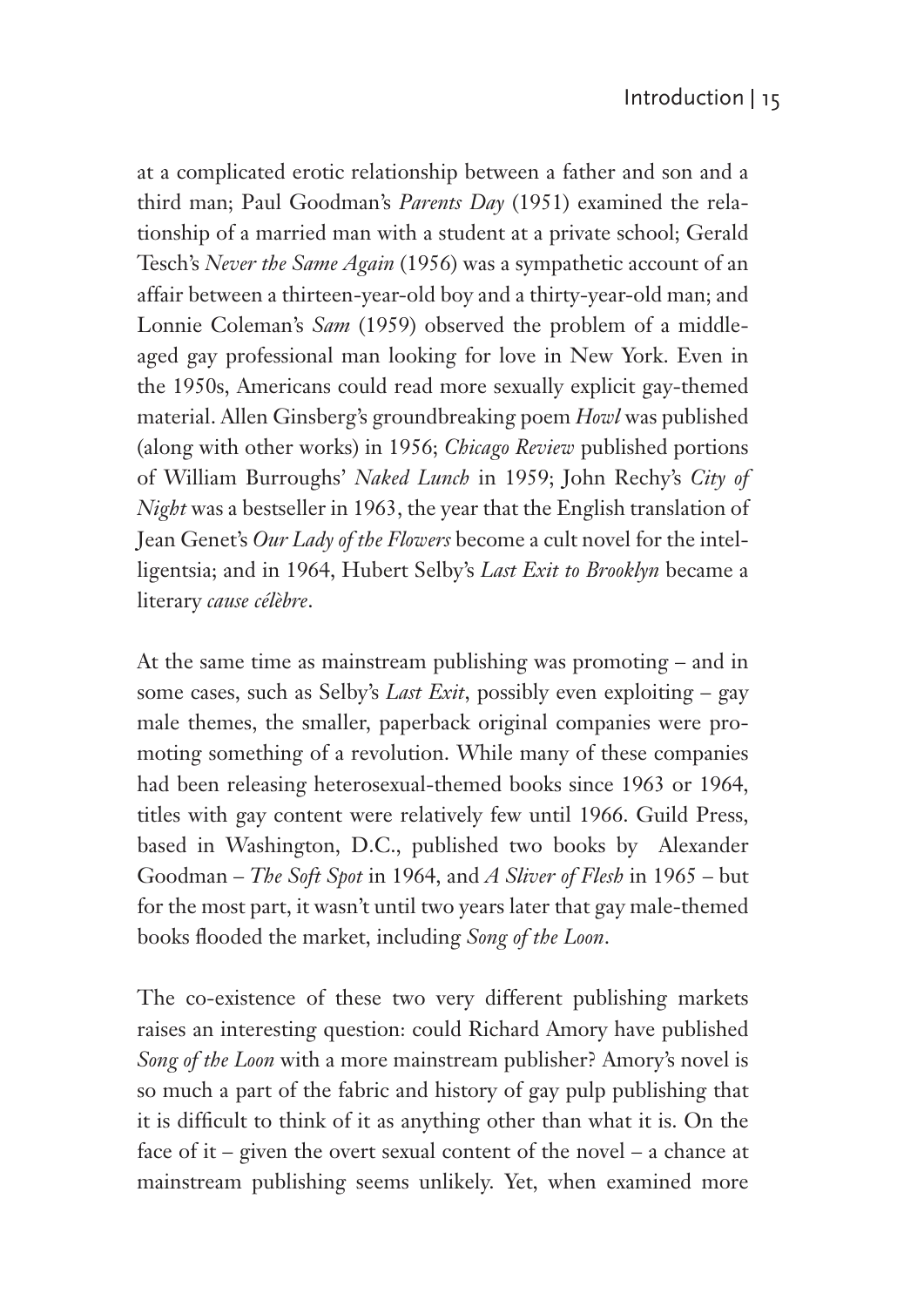closely, it is not out of the question. Certainly Rechy's *City of Night* and Selby's *Last Exit to Brooklyn* are far more explicit in their depiction of sexual activity. And while it might be argued that these two novels give a distinctly downbeat, if not completely negative, view of gay male culture – as opposed to the sunny optimism of *Song of the Loon* – it is also true that novels such as Coleman's *Sam* and even Richard Meeker's *Better Angel* (1933) showed that mainstream publishing was capable of promoting (albeit, infrequently) gay novels with happy endings. Even the fact that Amory's ambitious literary aspirations – the rewriting of classic sixteenth-century Spanish pastorals – may not have been held against it. *The Evergreen Review* and its publisher Grove Press, as well as Olympia Press, were always interested in quirky literary experiments and were in the forefront of publishing exciting new writing. While the bulk of this writing was concerned with heterosexual relationships and activities, there were important exceptions: *The Evergreen Review* first published Rechy's and Selby's writing; and Olympia Press' Travelers Companion series published Burroughs' *Naked Lunch* and *The Ticket that Exploded*, William Talsman's *The Gaudy Image*, and Parker Tyler and Charles Henri Ford's notorious underground classic *The Young and the Evil*, as well as Jean Cocteau's *The White Paper,* Oscar Wilde's *Teleny*, and the highly sexual, long suppressed *Black Diaries* of Irish revolutionary Roger Casement. They were also not adverse to publishing quirky items such as Akbar del Piombo's collage graphic novel *Fuzz Against Junk*.

It is not impossible to think that Richard Amory's quirky, well-written and original *Song of the Loon* might have found a home at *The Evergreen Review*, Grove Press, or the Traveler's Companion series in 1965 when he had completed it. In fact, in 1971, Amory did publish *Frost* with the Other Traveler series, an imprint of Traveler's Companion. So why did he decide to publish *Song of the Loon* with Greenleaf Classics?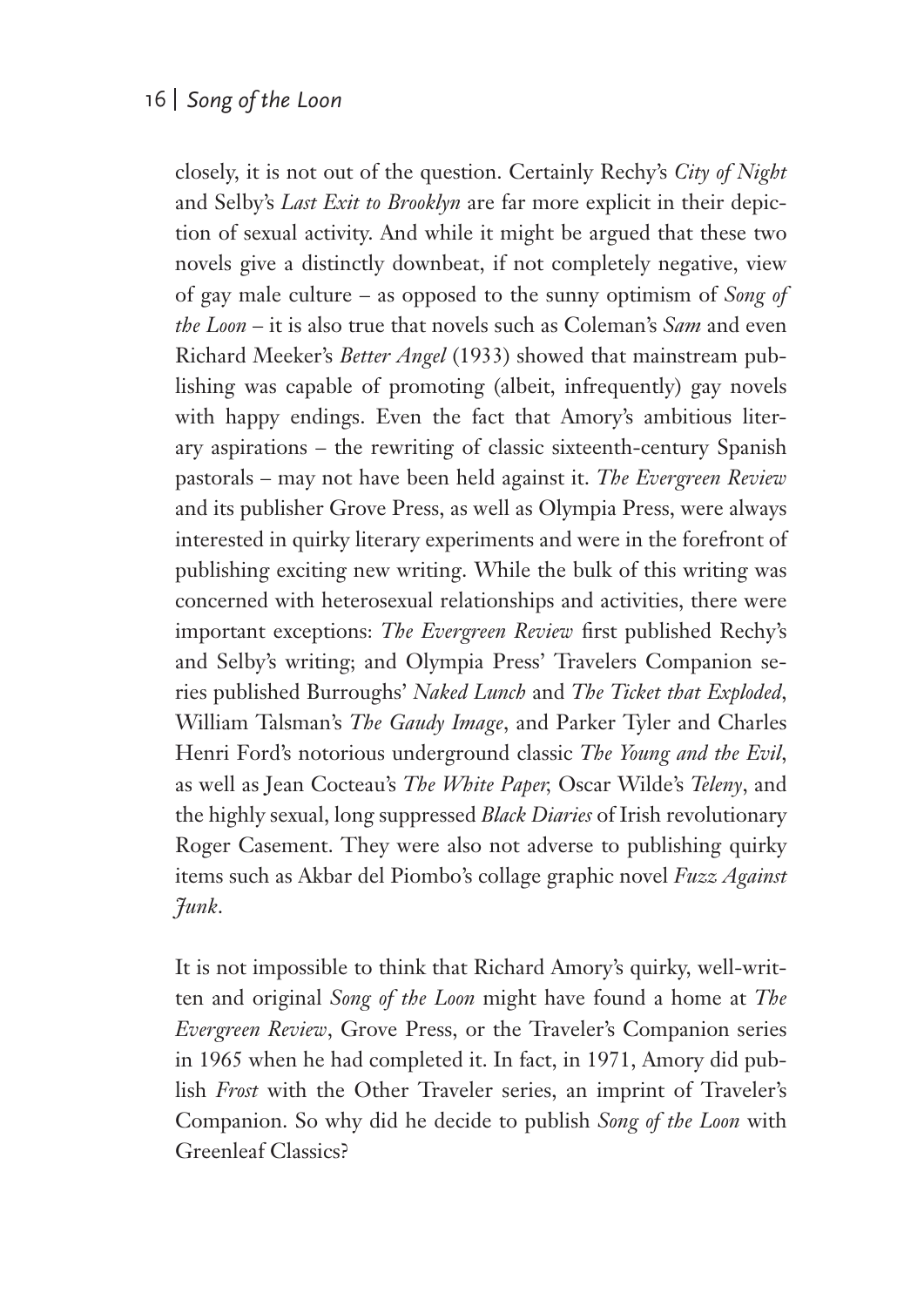We have no answers, but there are some clues. Because of the popularity of *Song of the Loon* Amory was interviewed in gay publications including *The Advocate* and *Vector* (the publishing arm of SIR [Society for Individual Rights]), and frequently wrote essays on literature, gay publishing, and politics for these publications as well. With a few exceptions, Amory seems to dislike much of what has been published in the mainstream on gay themes. In an interview in *Vector*, he posits that the gay novel is "already an identifiable genre ... with roots going back to the nineteenth century if not further. (I don't think that the *Satyricon* counts)." But his major complaints were with more recent books published by mainstream publishers:

I'm no expert on the gay novel (there is room here for a serious study), but it seems to be that up until now, we've had two main types of books, neither of which is much to my liking. First there is what I call the "Closet Queen Novel," a dishonest put-on wherein the essentially gay characters are disguised as heterosexuals. These things are much older than *Who's Afraid of Virginia Woolf* and probably much more common than the straight world would like to believe.

After naming a varied assortment of works and authors who fit into the category – the thirteenth-century *Le Queste del Saint Graal*; the works of Tennessee Williams; Mason Hoffenberg and Terry Southern's *Candy* (for its "perverse cleverly disguised misogyny"); "at least two popular writers of westerns, one very good and one very bad, both deceased"; as well as *Virginia Woolf* playwright Edward Albee – Amory cites his second complaint.

The next wave is what I call the Gay Grotesque. This is the whole tiresome series of novels from *Finistère* to *Myra Breckinridge*, also written for a straight public in which the hero is either killed off at the end or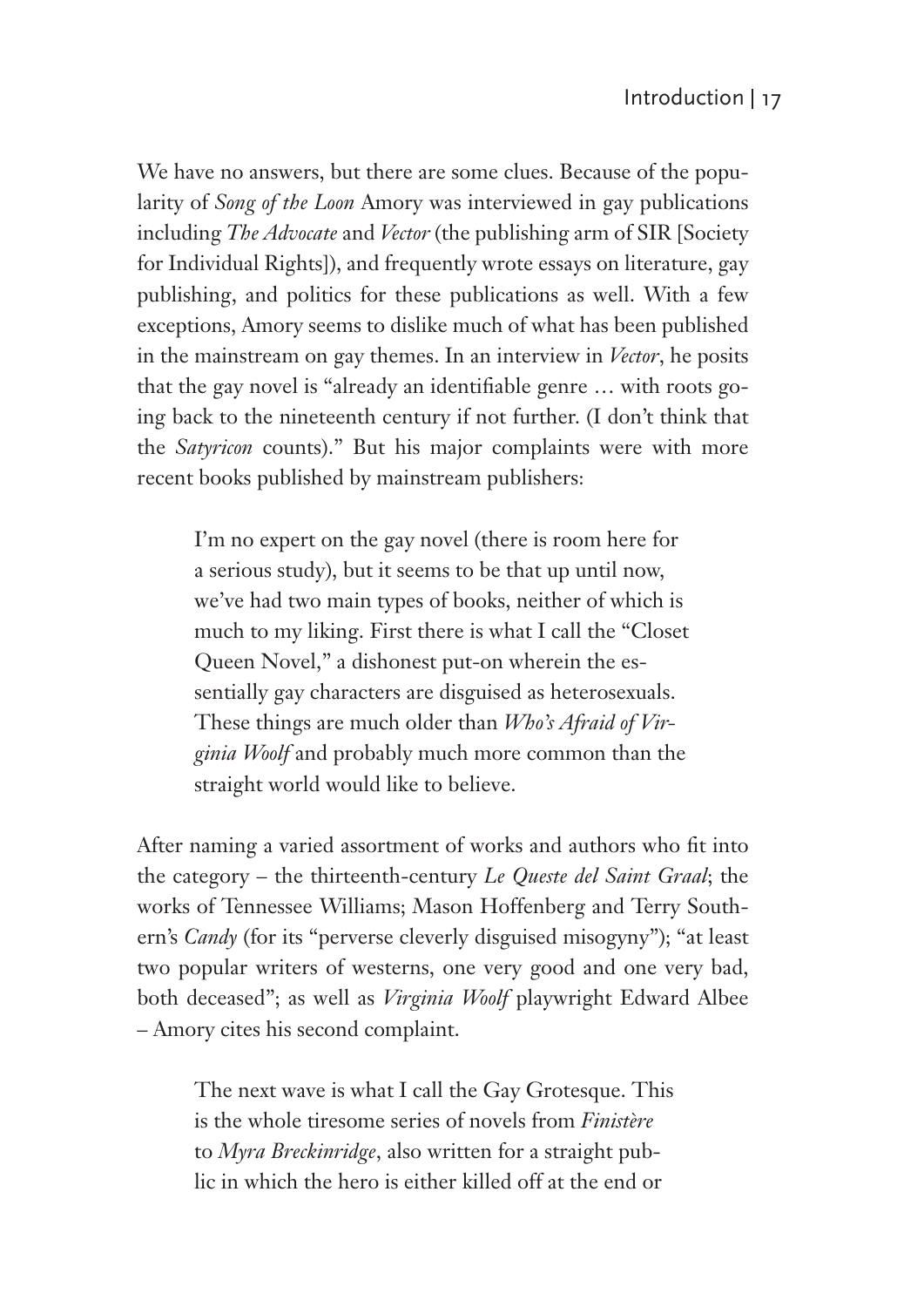straightened out, or else he is so ridiculous or repulsive that he allowed to live on in a hell of the author's making.

Amory's complaints are fascinating, but curious. It is true that there always has been criticism – from both gay readers as well as conservative heterosexuals – about the "closeting" of what-might-be-read as gay characters by some homosexual writers. (In 1961, *New York Times* theater critic Howard Taubman created a minor sensation and panic when he wrote a piece entitled "Not What It Seems: Homosexual Motifs Get Heterosexual Guide," in which he accused writers like William Inge, Edward Albee, and Tennessee Williams – none of whom he actually named – as misrepresenting their gay content in order to fool a straight audience.) In the *Vector* interview, Amory seemed to be arguing for a more distinctly out and proud gay culture. But his complaints about *Finistère* and *Myra Breckinridge* feel off the mark. In other writings, Amory complained about the idea of the gay "problem novel" – and certainly Fritz Peters' *Finistère*, as well as many of the fine books from the 1950s and even the early 1960s – James Barr's *Quatrefoil* (1950), Russell Thacher's *The Tender Age* (1954), James Yaffe's *Nothing But the Night* (1957) – might fall into this category. This is all rather odd, since if there is one thing we can see in many of Amory's writings about literature, it is that he was a careful, smart, and observant reader. Surely he must have understood that *Finistère* is as much about homophobia as it was about a "gay grotesque" (given the fact that the "grotesque" character is a destructive closeted gay man who attempts to molest his stepson) – and certainly that Gore Vidal's *Myra Breckinridge* is a full-fledged attack on heterosexual America, not an attack on homosexuality.

Amory's critique of *Finistère* is also curious after one reads the positive, extraordinarily insightful review he wrote in the April 1972 issue of *Vector* of Charles Jackson's 1944 novel *The Fall of Valor*, about a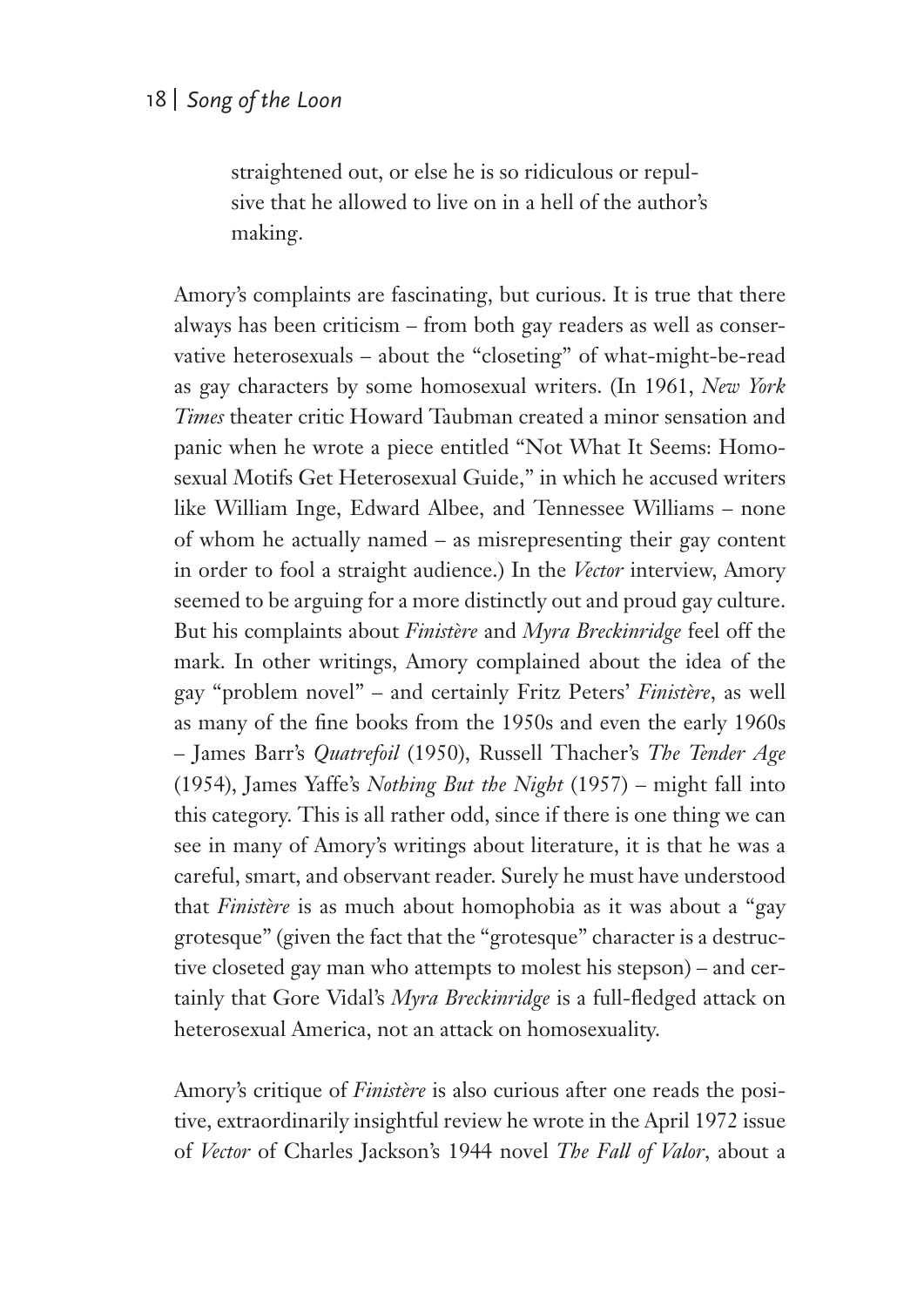married man who discovers his sexuality when he is suddenly attracted to a heterosexually identified marine. *The Fall of Valor* hardly ends happily – its protagonist is badly beaten by the man he loves – so it surely can be (mis)read as a "grotesque." But the key to much of Amory's writing on literature – and perhaps the key to *Song of the Loon* – is that he was eager, even demanding for psychological truth in writing. In the early 1970s, Amory wrote two pieces for *Vector*  explicating Mark Twain's work – a long, smart analysis of *Tom Sawyer* ("Richard Amory reads Tom Sawyer"), and a larger examination, entitled "Mark Twain, Too," of some of Twain's other novels, including *The Prince and the Pauper* and *Pudd'nhead Wilson.* In them, he came to the conclusion that Mark Twain had homosexual desires, if not encounters. While these observations feel dated now – his reliance on psychoanalysis was not as sophisticated as it might be today – his investigation into the subtext of these books was original and invigorating for the time. But one of his main concerns was that Twain was not being truthful to himself, a complaint that he also made against Somerset Maugham in a long *Vector* piece in which he castigated the author for concealing his homosexuality behind heterosexual situations. Throughout much of Amory's writings on literature, one recurring theme is crystal clear: he demanded that homosexual authors be truthful to their own gayness. This was, apparently for Amory, an impossibility for almost anyone who chose to write for, and be compromised by, the mainstream.

It is probably safe to say that Richard Amory published *Song of the Loon* with Greenleaf Classics, at least in part, because he saw this house – and some of the other smaller paperback original publishers that were now catering to a gay male market – as the closest option to a "gay publisher" that was available. In his *Vector* interview, Amory shared his vision for the gay novel of the future: "I would like to see, and I think it's coming, a genre written by gay authors, for a strictly gay audience, no holds barred, telling it like it is, or should be, *and put out by a gay publisher*." There are two observations to be made here.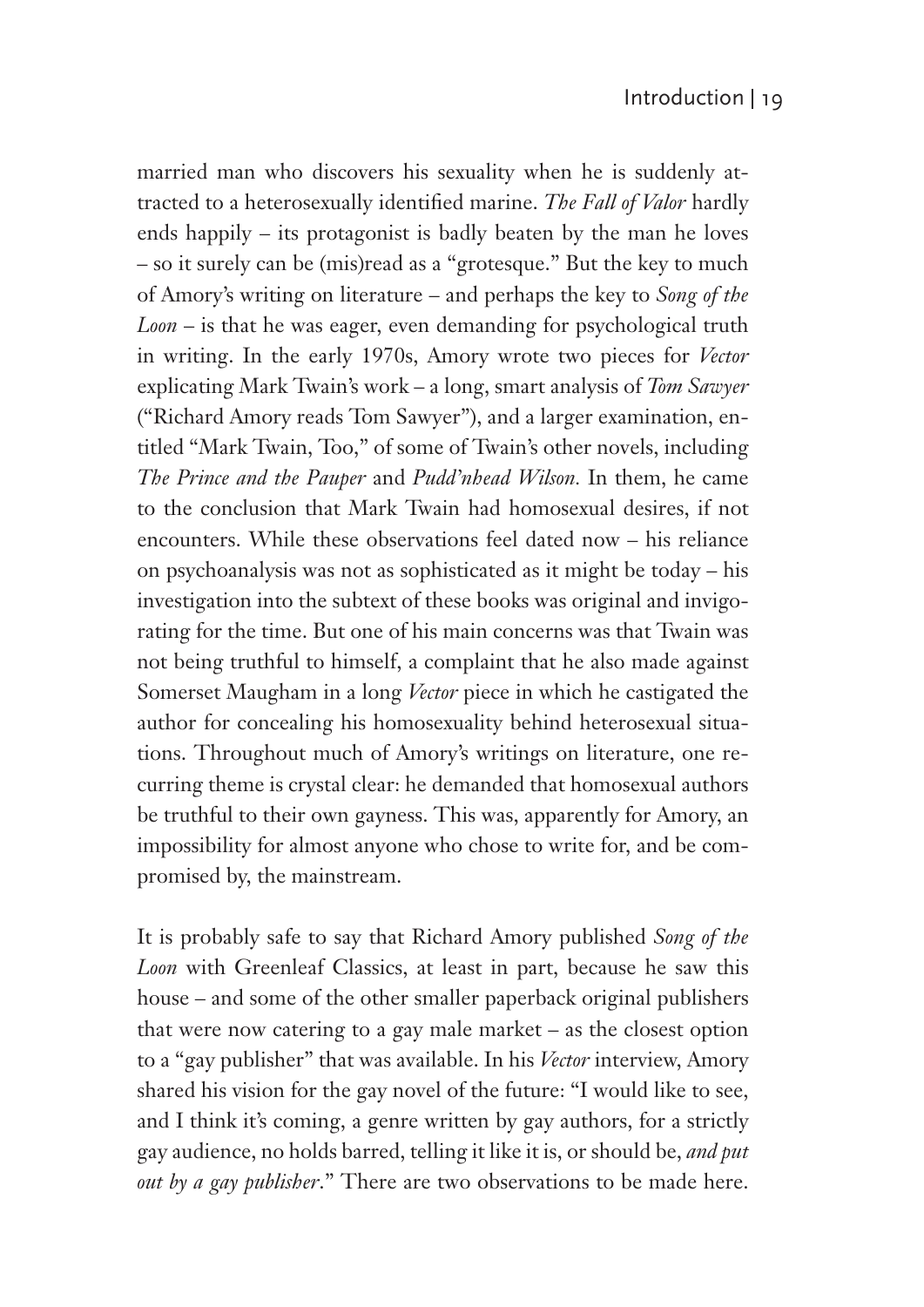The first is that Amory experienced real problems with Greenleaf Classics. Not surprisingly, being a money-making company with no overt commitment to literature, art, or sexual politics, and certainly not to a gay culture or gay community (except as a source of revenue), Greenleaf produced books as quickly and as cheaply as possible – not the best situation for authors who cared about their work. In this interview, and several other writings, Amory happily enumerated every problem he had endured at Greenleaf: bad, sloppy, and politically insensitive editing; title changes without his permission; a refusal to honor his contracts or to send him royalty statements; and – at the heart of it – a refusal to take him seriously as a writer. Without a doubt, all of this is true; Dirk Vanden – another immensely talented gay writer who published with Greenleaf – had many of the same complaints. And why should it have been otherwise? These were writers with a vision of a new community and a new literature, and they were dealing with a publishing house that shared none of these same concerns.

But what is equally important to note is that in the interview, Amory was articulating a vision – granted, following the Stonewall Riots – in which he postulates an independent gay culture that was not held hostage by, or indebted to, the larger heterosexual culture. This was a tremendously revolutionary idea for the time – in accordance not only with the politics of the Gay Liberation movement, but with the desire for cultural autonomy that was also evident in the Women's Liberation movement, the Black Power movement, and other nationalist and identity politics movements. This is what, in part, made *Song of the Loon* so vital, and so original and meaningful in comparison to the other erotica and soft-core porn titles being published by Greenleaf and other paperback original publishers at the time.

It would be easy to sketch a sharply dichotomized picture of the state of (non-mainstream) gay literature at the time of Stonewall in which pioneers such as Richard Amory and Dirk Vanden were being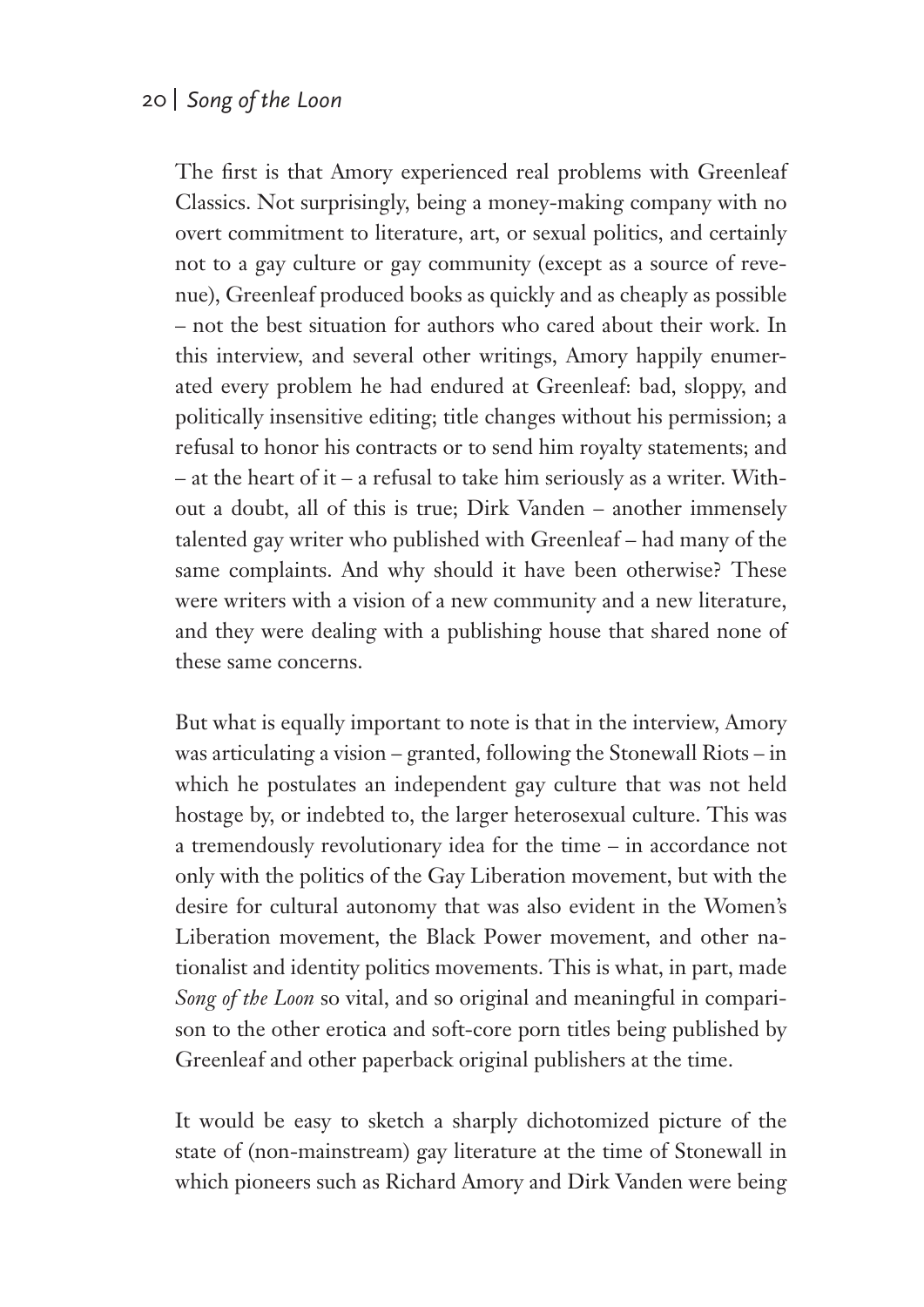exploited by publishing houses such as Greenleaf. While there is no doubt that these writers – indeed, probably most of the writers who worked with these houses – were underpaid, not given fair contracts, and often not treated with even minimal respect, there is a larger, and far more interesting, framework that also bears critical examination.

While Richard Amory and Dirk Vanden certainly have valid and well-articulated complaints against Greenleaf, we see a differing point of view in articles written by Larry Townsend during this period. By 1970, Townsend had published twelve novels with Greenleaf – including the now classic *Kiss of Leather* – and was then making his living as a full-time writer. In the April 1970 issue of *Vector*, Townsend penned a response to an interview with Dirk Vanden that had appeared in the previous month's issue, in which Vanden had complained that Greenleaf was only interested in acquiring and publishing novels with a high degree of sexual content, as well as offering the standard criticisms of their economic disregard of their authors. In his response, provocatively entitled "In Defense of 'Exploiters'," Townsend gave his version of Greenleaf's side of the story:

The first fact we can't ignore is that publishing is one hell of a rough business. When the *Saturday Evening Post* can't make it … well, face it, fellas – it ain't no bed of roses. Greenleaf, like every other successful business in this country – is run for one reason and one reason only. That long green – the break by which we live and buy our beers. And in the gay market, who determines what sells and does not sell? You! If you are more apt to buy a lurid title, that's what the publisher (gay or straight) is going to put out. If you buy stories with sex in every chapter over stories with a lighter saturation of "hots," what do you expect Greenleaf or any other house to publish? Anything that is produced and marketed in any art field is – and must be – a compromise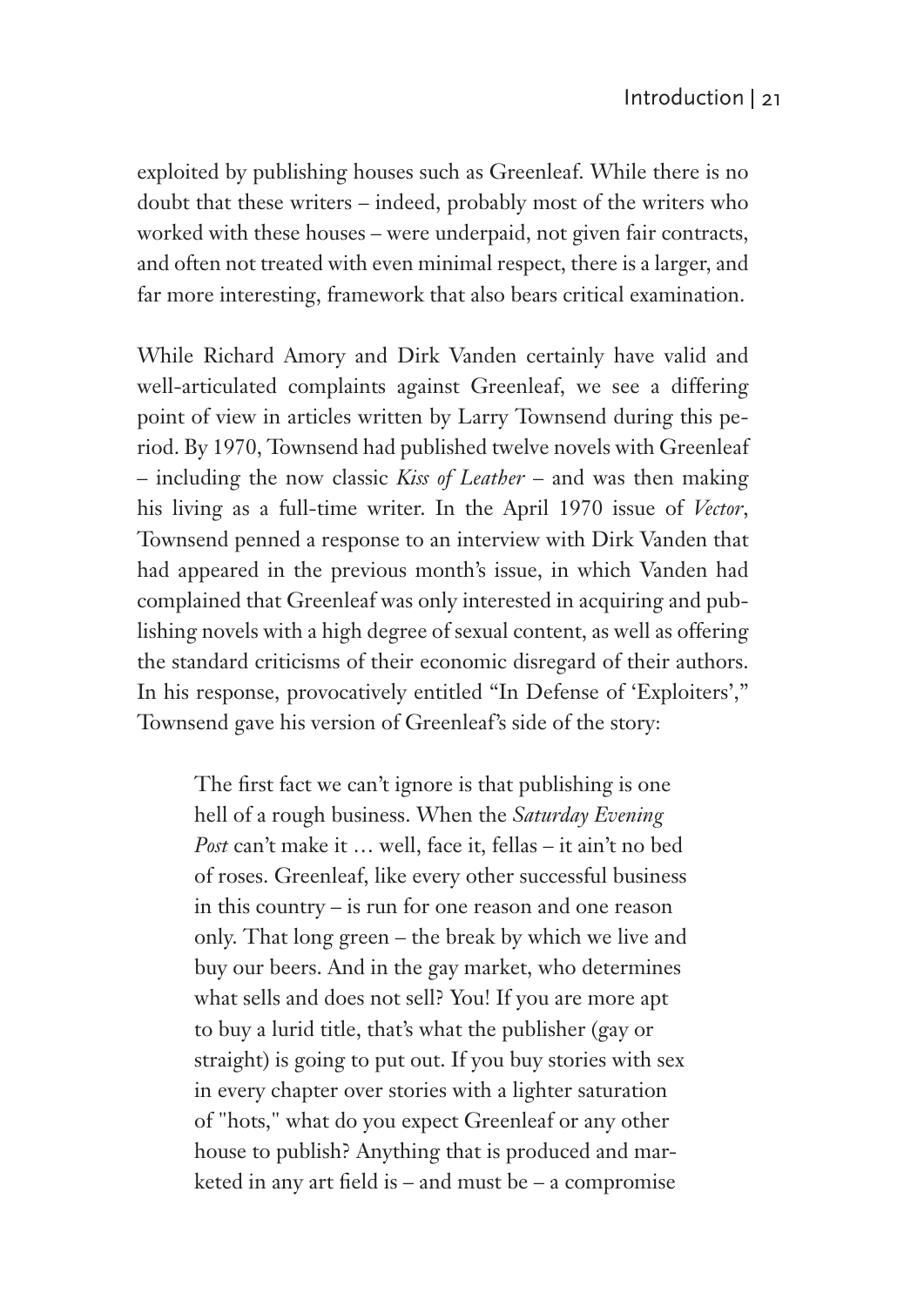between the product the artist would like to produce and the product the publisher, studio, gallery, agent or what-have-you is able to profitably sell. However unfortunate this may be, it is very much a fact of life.

With Greenleaf I have found an outlet that will print what I write, allowing me a great latitude in subject matter so long as I slant the stories into their market. And this market is sex. Still, whether publishers like Greenleaf intend it or not, they are helping us to establish a core of working writers and (albeit of "porno," by current standards) a core of literature where a great many ideas are finding the light of exposure to a large reading audience. Sexual? Of course! We are a highly sexual subculture.

Now accepting this, what is the answer for a writer like Dirk Vanden – or Larry Townsend? I want to write and I want to see my stories in print. I can either adapt (some will read "prostitute") my art to this market, thereby making a living at it; or I can take a regular job, sweating my ass off at night in front of the typewriter, producing things that will make a lovely pile of unpublished manuscripts on a shelf in my den. I choose to go the Greenleaf route. Nor is it quite as bad a route as one might think from Dirk's disgruntled evaluation. He was not patient enough.

Townsend continued pragmatically:

And let me add one final word  $-$  a plea if you will: The gay market is changing. Greenleaf Classics, like any other publisher who puts material into it, is aware of the situation. They are upgrading the standards of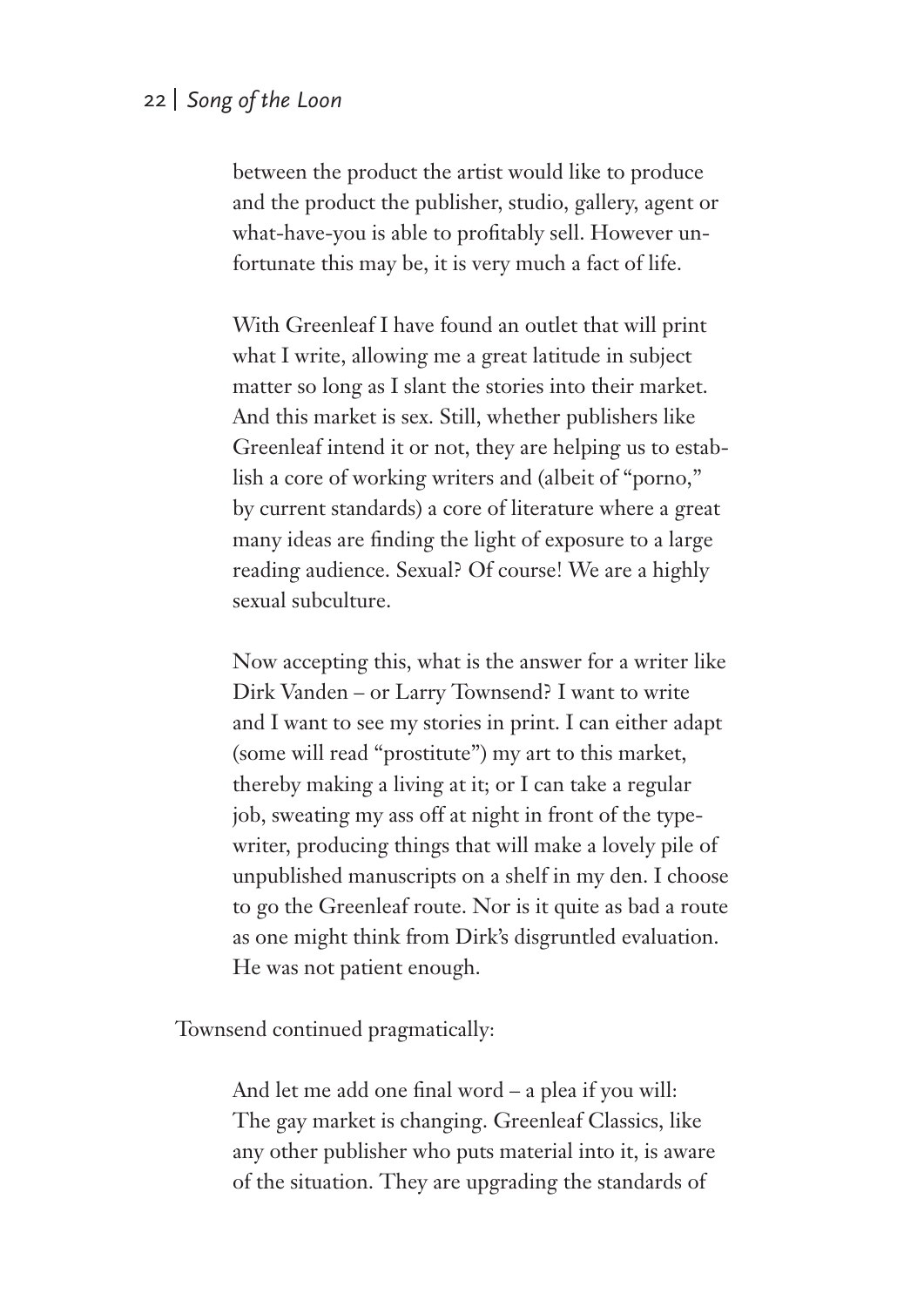their line by more careful selection of stories, vastly improving editing, and more careful proofreading of the finished products. The crap that hit the stands a year ago is no longer being bought. (Published maybe, but only to clear out the backlogs.) Writers like Richard Amory, Jeff Lawton, Peter Tuesday Hughes, Carl Driver, Dirk and (I hope) myself are selling. If we keep our stuff on a higher literary level, we will continue to sell. This is how it should be – whether we sell to a publisher who is straight or otherwise. But in the long run, the future of this market rests with you dear readers! If you buy the crap, they are going to keep publishing it. And that is going to make it tougher for the good writers to produce what they want to produce – and what I think most of you want to read.

I have quoted Townsend at some length here because I think his piece sits in fascinating juxtaposition to the complaints of Vanden and Amory. It isn't that one side is correct and the other wrong – they are both, to varying degrees, right – but that it gives us a window into the gay literary world of the early 1970s. What we see is a classic political conflict between the pragmatists and the idealists, between those who have made the choice to be patient and encourage change in increments, and those who have a vision of the future and can't wait for it to happen. As Larry Townsend wrote of Dirk Vanden: "He was not patient enough." But what we also see here is a wonderful, engaged, sometimes angry, very public conversation. It is about many things: art and capitalism, the nature of community, the burden of responsibility, the authority of the author and the power of the reader. But most of all, it is a discussion about the state and the future of gay male writing.

No matter where each of these men stand – and there are a series of overlapping positions that each of them take – it is clear that they all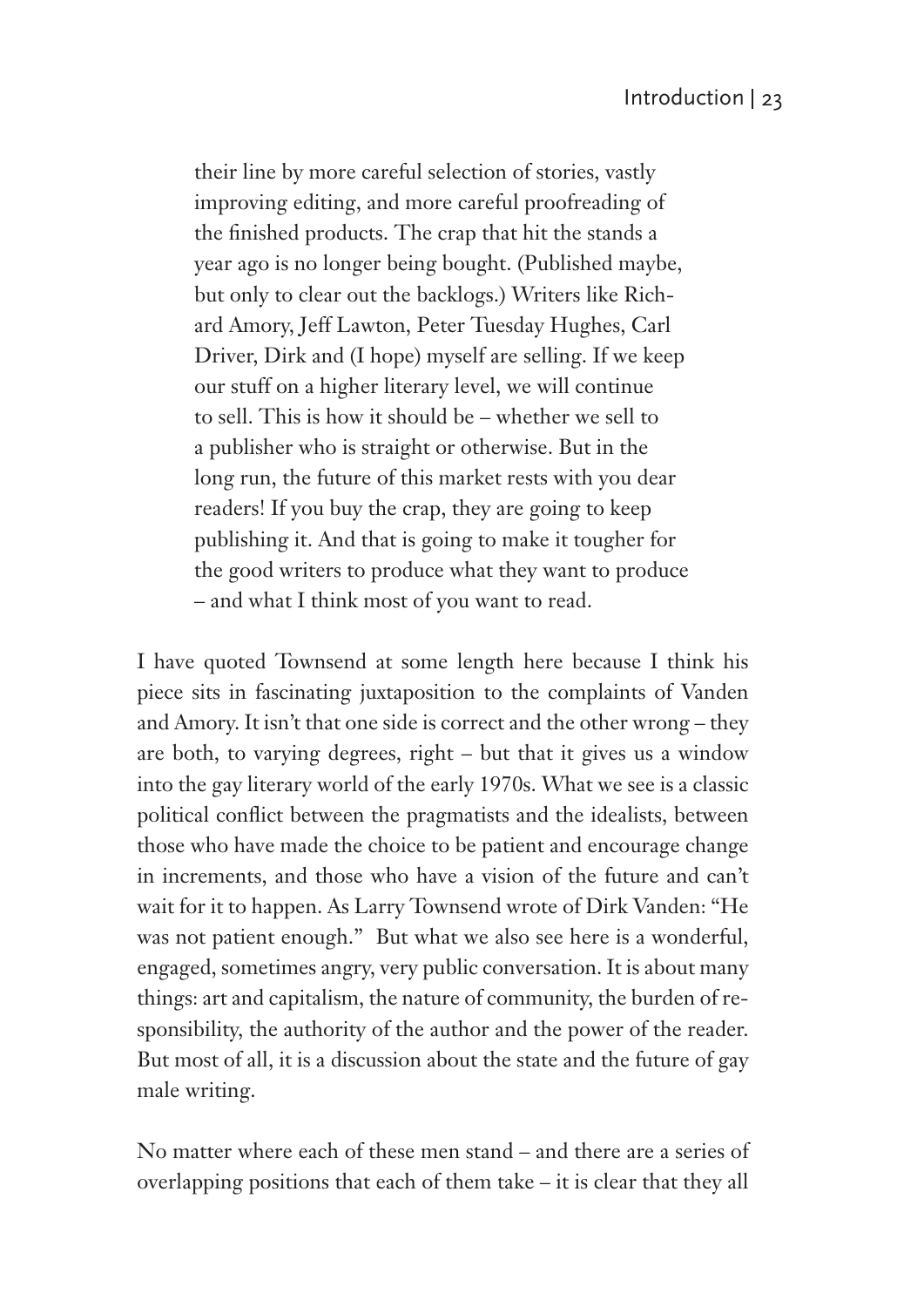care passionately about the relationship between gay men, the gay community, and literature. This is, I believe, a new discussion that is taking place; it is a discussion that has never before happened on this ground and on these terms. Beginning in the 1940s, a large, diverse, growing body of literature with gay male themes was being published by mainstream houses; there is no doubt that many men who grew up and came out before Stonewall were familiar with it. And certainly many men loved these books – they were important to them, and meaningful in a way that nothing else at the time could have been. And indeed, many of these books were written by gay men, with an insider's perspective, and are quite good – some, even great. But for all of their worth, they were, by the mid-1960s, seen as relics of a bygone homosexual world that was being left behind as gay men and their communities moved forward.

But what we have seen so far here are the words and the ideas of gay male writers. What about their readers? What did they want? In an angry column published in the May 1973 *Vector*, Douglas Dean – who wrote twelve novels for Greenleaf Classics between 1969 and 1971 – took a dim view of the contemporary gay male readership. After complaining about the state of the mainstream gay male novel – he singled out *The City and the Pillar*, *The Sling and the Arrow*, *City of Night,* and *The Lord Won't Mind* – as dealing with "highly neurotic types in extreme, melodramatic situations," and noted that "straight readers gobbled these books up, because that's how they want to think of us … [and] gay readers went right along for the buggy ride." And then he came to his real criticism:

Why is it though that we don't have more honest gay novels and short stories? It is my contention that the reason for this, in the final analysis, may be found in the attitude of the gay readers themselves.

Most gay readers do not want "good" gay literature,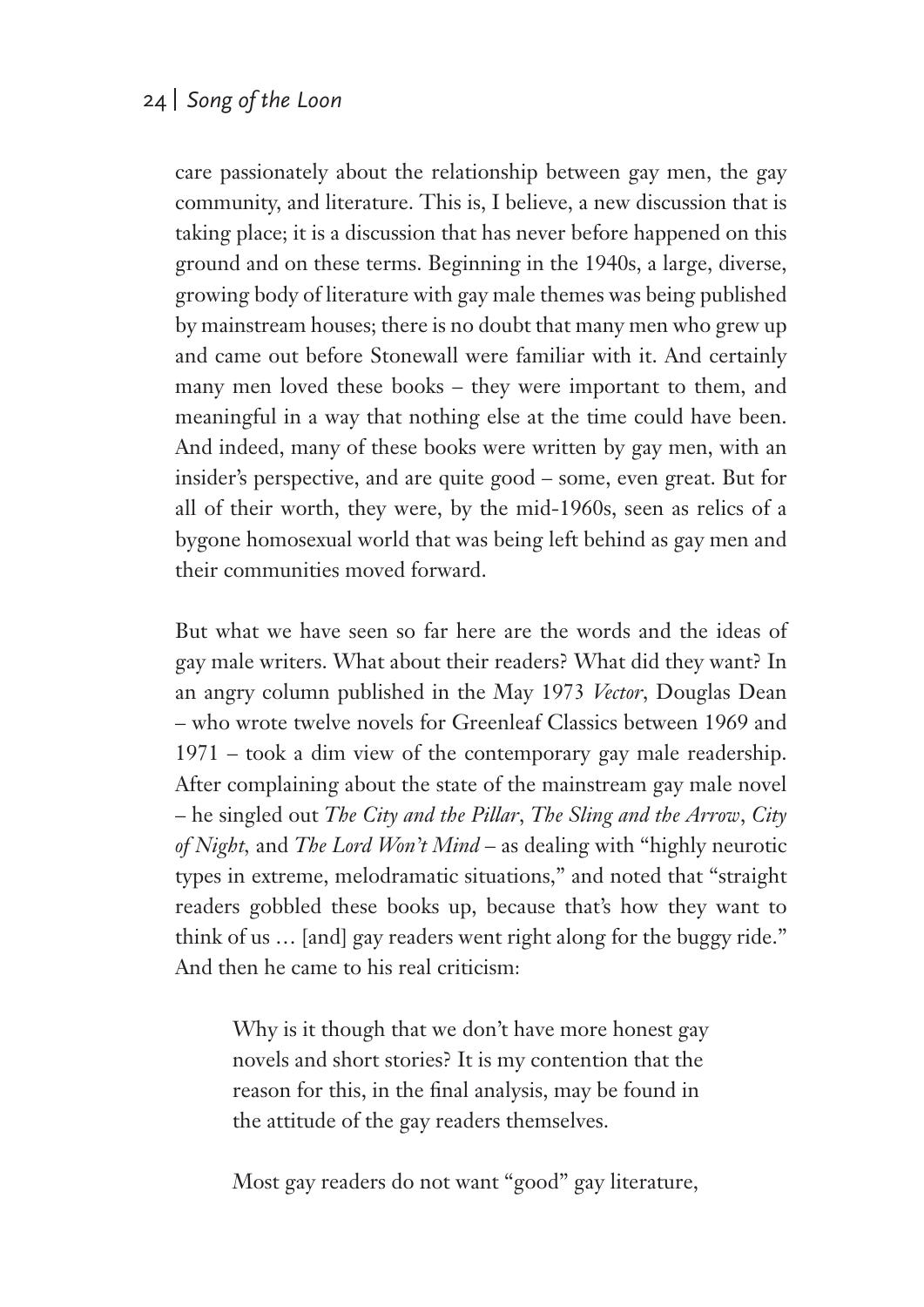they couldn't care less about novels and short stories that are honestly written. What they want is, for the most part, crap – and that's why the publishers go on giving it to them. That's why the "fuck" books, ground out by some publishers in the way that a butcher grinds out hamburger, are good sellers, and its also why a writer who tries to elevate the tone of the gay paperback novel is doomed to a certain and never ending battle.

Dean ended his column by noting that "at the moment many gay writers are at the crossroads of their careers as writers of fiction. Should we continue when so few publishers are willing to take a chance on a quiet style of writing in this field when the reading public who cares for it is so limited?"

Dean didn't mention *Song of the Loon* – his only reference points mentioned were a non-literary novel entitled *Clint Wins His Letter* and the novels of James Colton, the pseudonym of Joseph Hansen – but it is probably safe to assume that Amory's novel would not have fit into his definition of "'good' gay literature." Dean is looking for emotional and psychological honesty in the realm of realistic narrative. This is not *Song of the Loon*.

The enormous popularity of Richard Amory's novels are predicated upon their being, in essence, homoerotic fantasies of freedom. It is certainly possible to do an analysis of Amory's antecedents and his uses of classic tropes and themes in American literature – for example, his use of the specific American pastoral is resonant of Walt Whitman and the paintings and photographs of Thomas Eakins; his concept of freedom residing outside of the "civilized" realm of the urban reminds us not only of Mark Twain, but Melville and Cooper; and certainly his conceptualization of the "noble savage" can be traced back to Aphra Behn's 1678 novel *Oroonoko*. But these are all